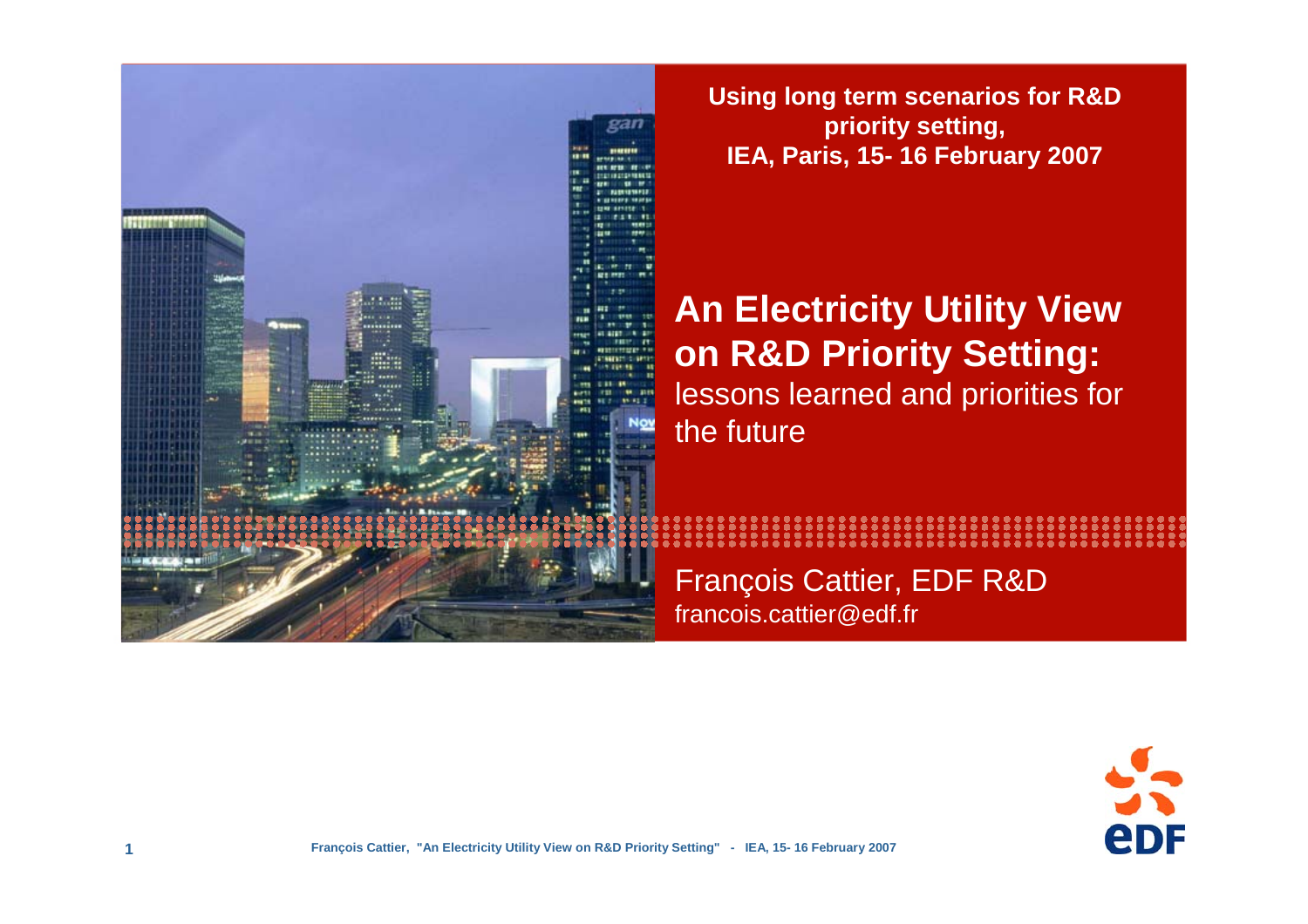### **Outline**

### EDF and R&D key figures

### A Long Term Scenario on Global Resources Availability

- ¾ **Energy Demand Assumptions**
- ¾ **Supply :**
	- ¾ Fossil Fuels Resources Assumptions
	- ¾ Non-fossil Energy Supply
	- $\triangleright$  Electricity Mix
- ¾ **Global Energy Balance**

### From a LT Scenario to R&D Priorities

- ¾ **EDF's R&D : Portfolio of Challenges**
- ¾ **Long Term Challenges :**
	- ¾ Power Generation and Optimisation
	- ¾ Customers
	- ¾ Global Environment

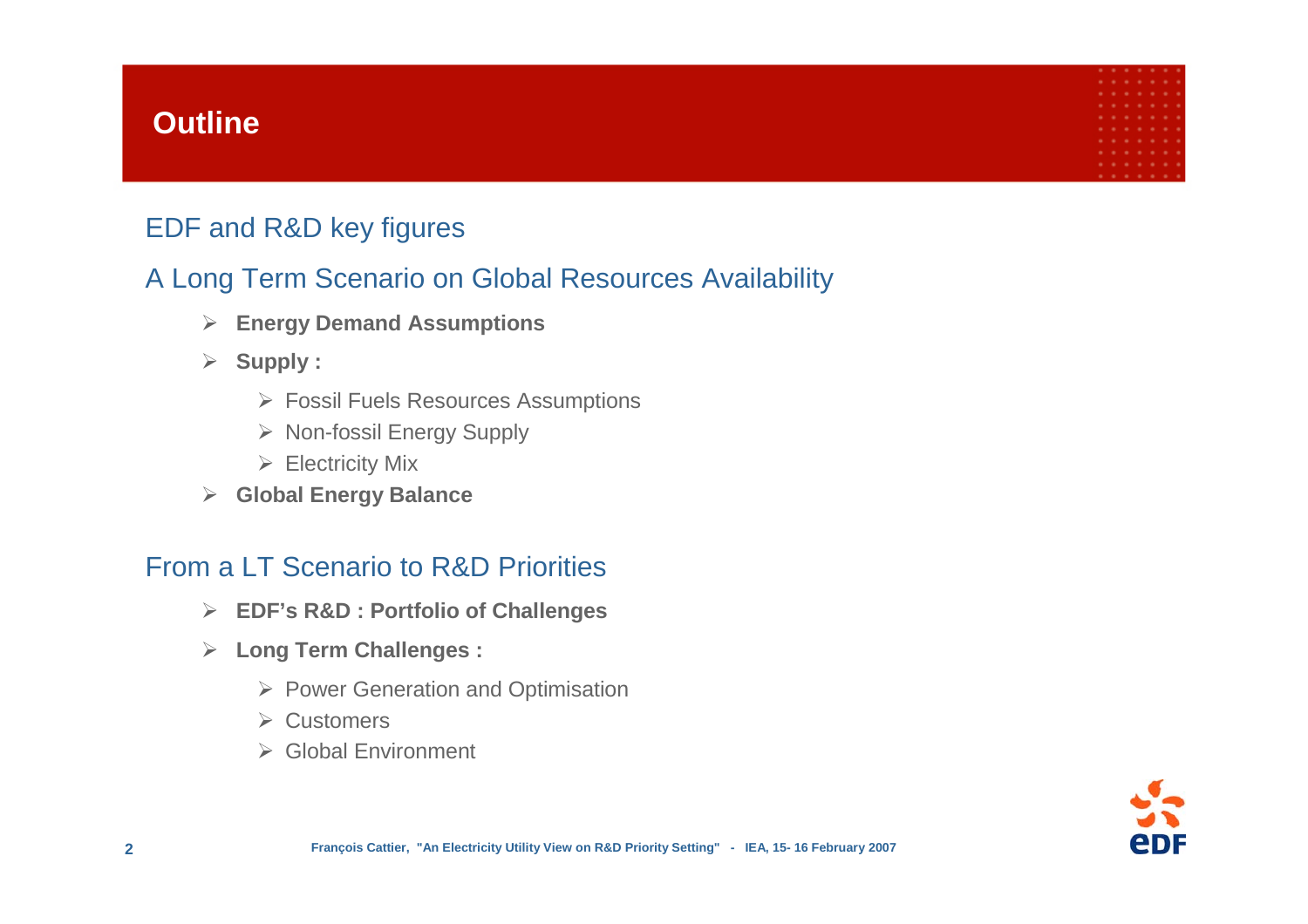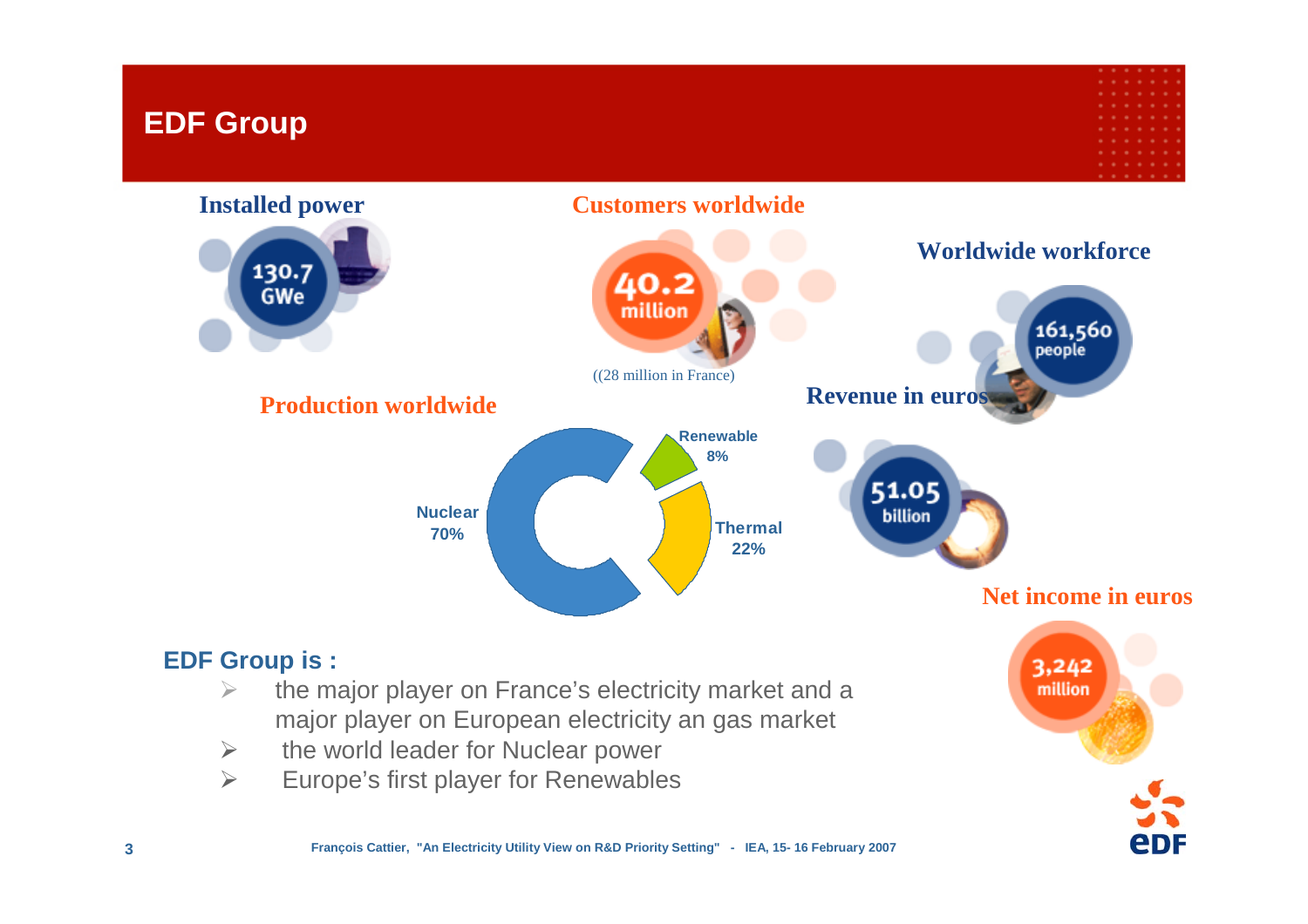## **EDF R&D: Key figures**

- ¾ **4 locations : 3 around Paris, 1 in Germany**
- ¾ **2,000 individuals**
- ¾ **300 PhDs and 200 doctoral students**
- ¾ **Partnerships :** 
	- ¾ CNRS, CEA, Universities
	- ¾ EPRI, Thermal Power Research Institute (China), Karlsruhe University, Boconi, Politecnico de Milano…

### ¾ **Joint laboratories with : EnBW, Edison, EDF Energy…**



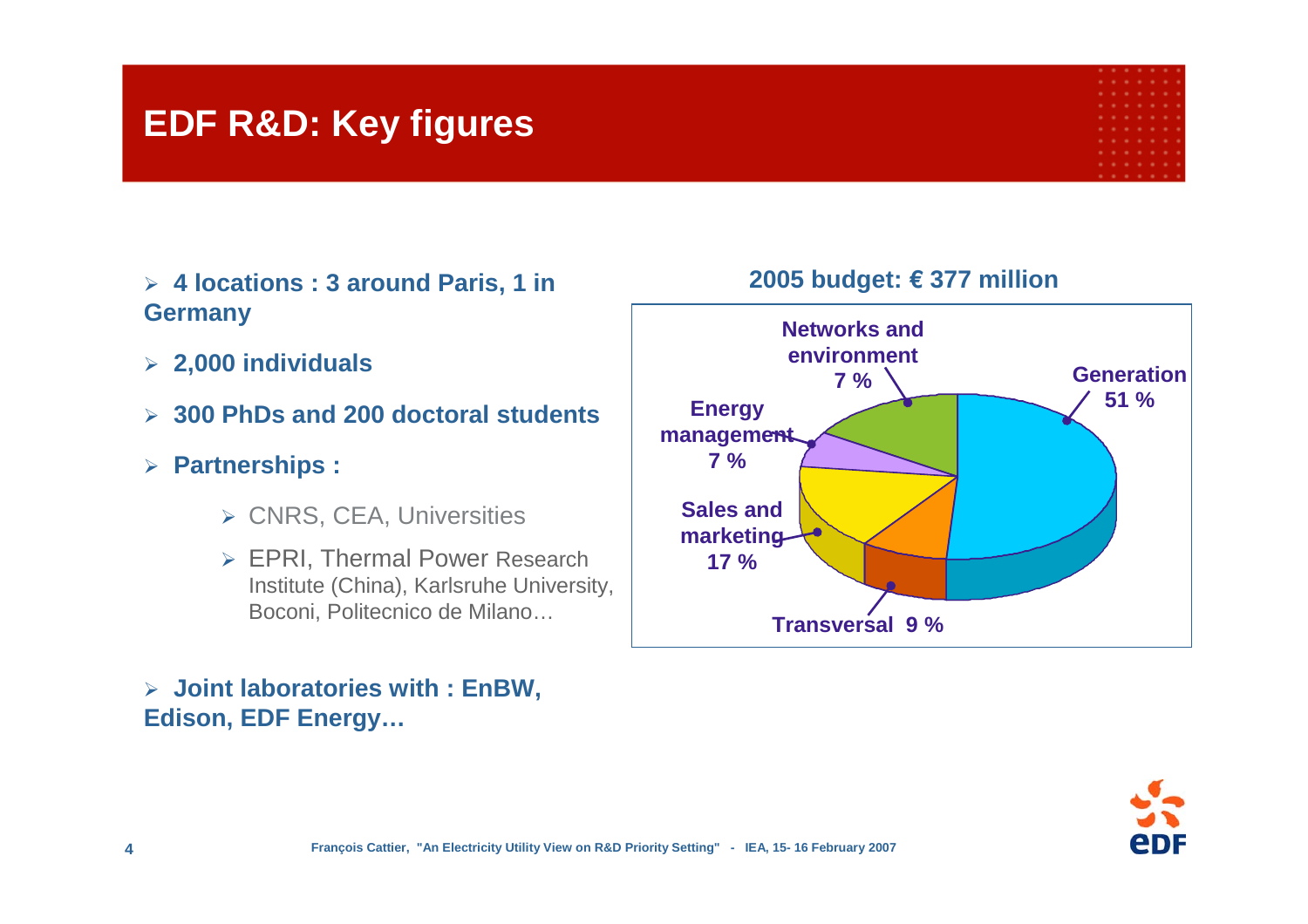

# A Long Term Scenario on Resources Availability

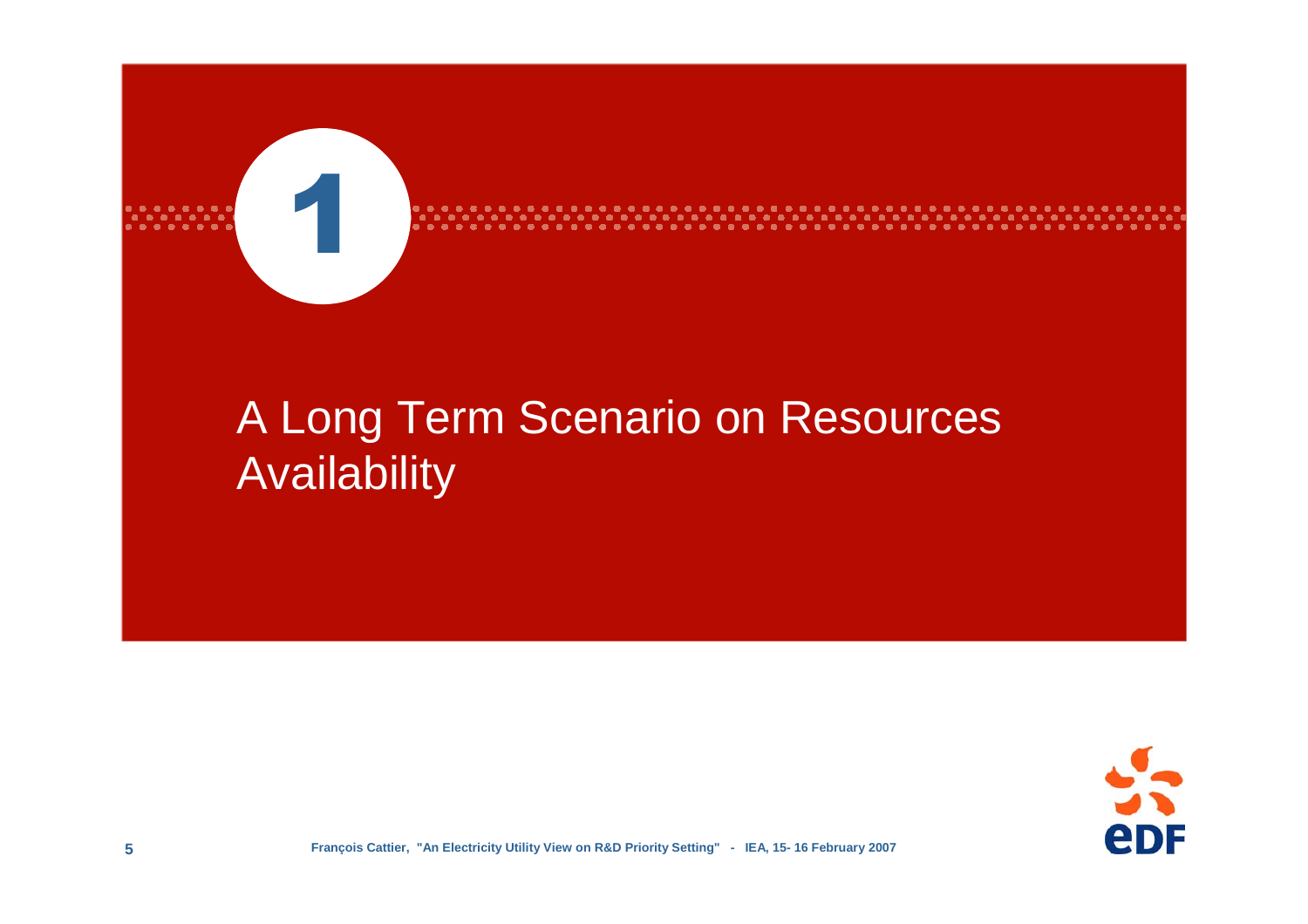### **Energy Demand Assumptions – Per Capita Energy Demand by Region and end-uses**

**In industrialised countries, per capita final energy demand is supposed to flatten after 2020 and slightly decrease thereafter**

**Per capita final energy demand in developing countries will continue to grow over the projection period, especially for Transport and Electricity**



### **OECD and Russia**

### **Devloping Countries**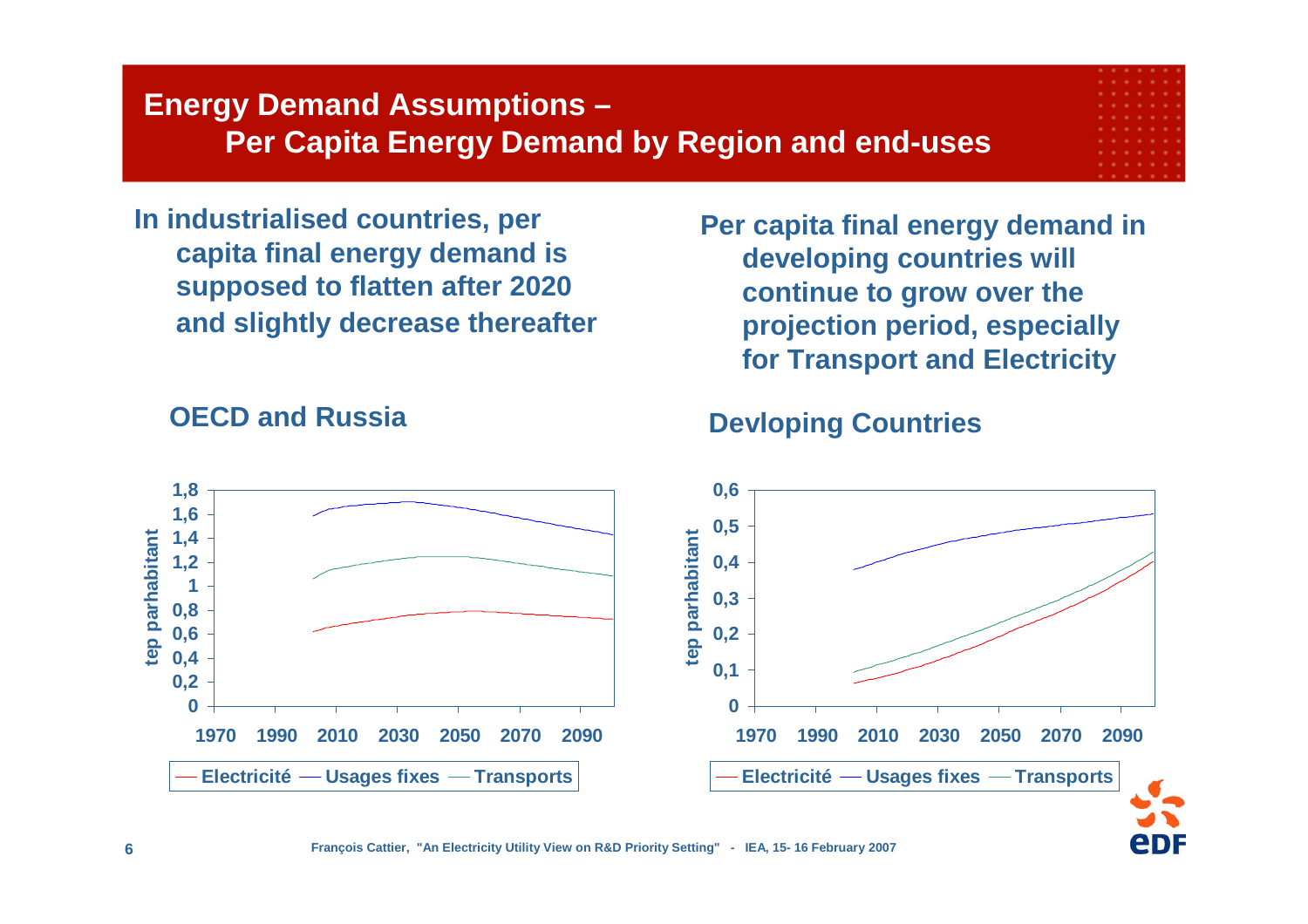### **Per Capita Primary Energy Demand - Comparison**



...and among the lowest in 2050

In 2030, energy demand per capita in this scenario is in the range of most other projections



Global energy demand will reach 15 Gtoe in 2030 and 17 Gtoe in 2050

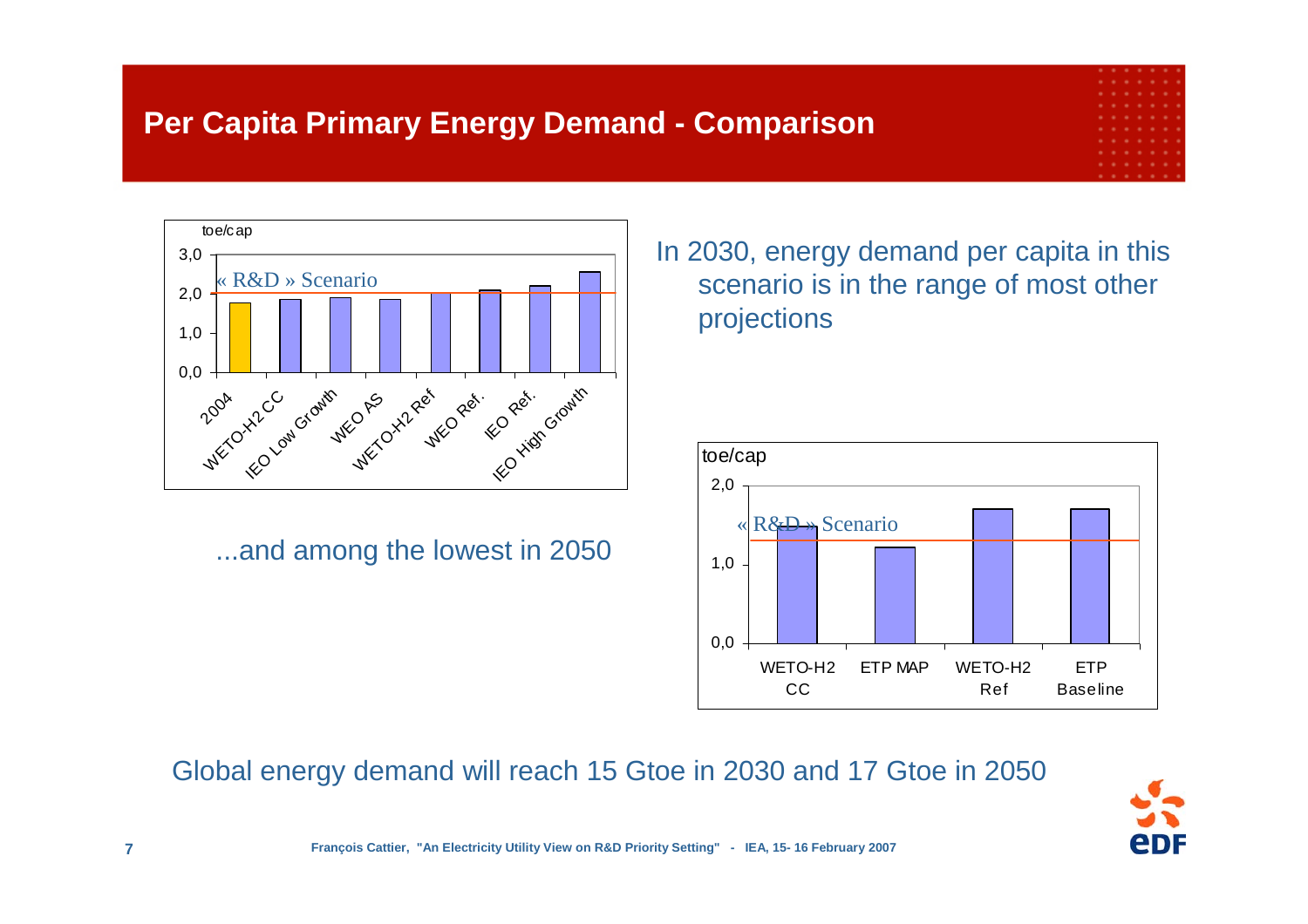### **Fossil Fuel Resources Assumptions (1/2) – Remaining Ultimate Recoverable Resources**

Oil Remaining Ultimate Recoverable resources were put at 2200 billion barrels

This scenario assumes a total of 380 trillion m3 of gas to be recovered



- $\sqrt{ }$ Coal reserves are abundant (633 billions tce)
- $\checkmark$  Huge resources, according to BGR, 3963 billions tce. How reliable is this number ?





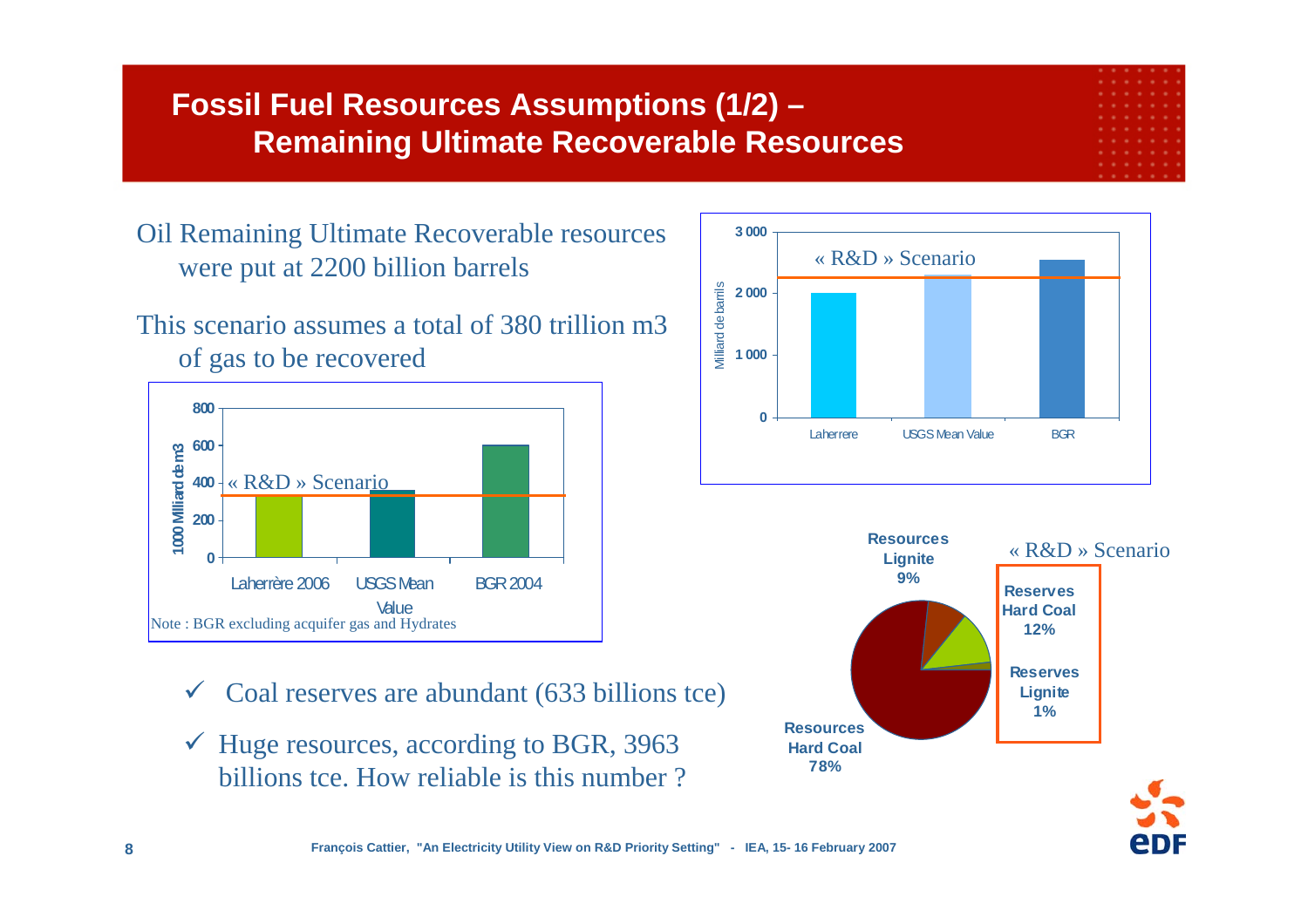# **Fossil Fuels Resources Assumptions (2/2) – Fossil Fuel Decline Rates**



#### $\blacktriangleright$ **The date of peak depends mainly on :**

- ¾Demand growth
- $\blacktriangleright$ Global resources level and the capacity to mobilise it
- ¾ **and also** the rate of production decline : faster it is, later could be the peak
- $\blacktriangleright$ **This has implications for the global balance**

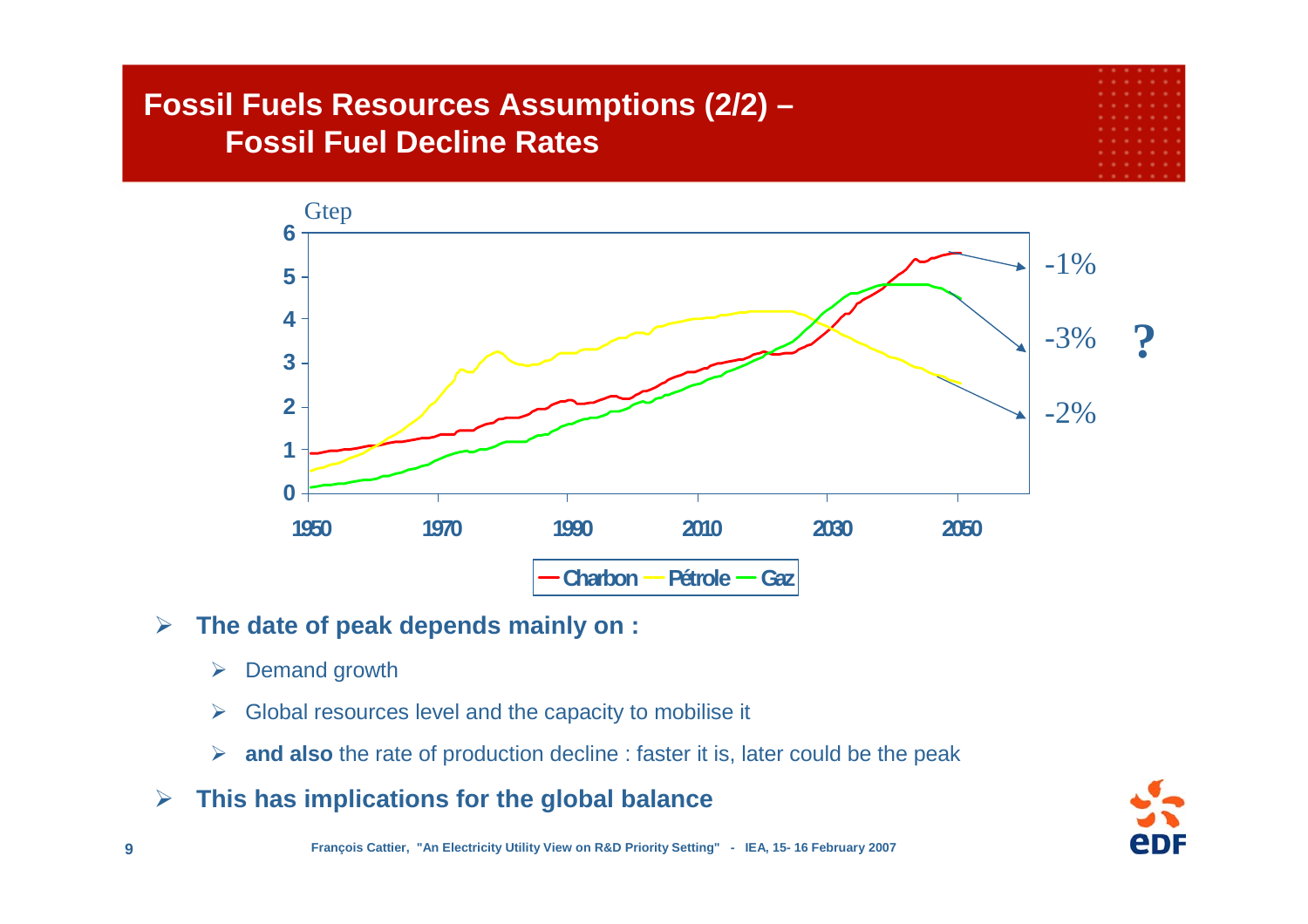### **Non-Fossil Fuels Supply**

**eDF** 

**This scenario assumes a very rapid increase of renewable and nuclear productions**



- **A large Contribution of non-fossil fuels in the power mix in 2050 :**
- **more than a third of total electricity production from renewables**
- -**21% for Nuclear**

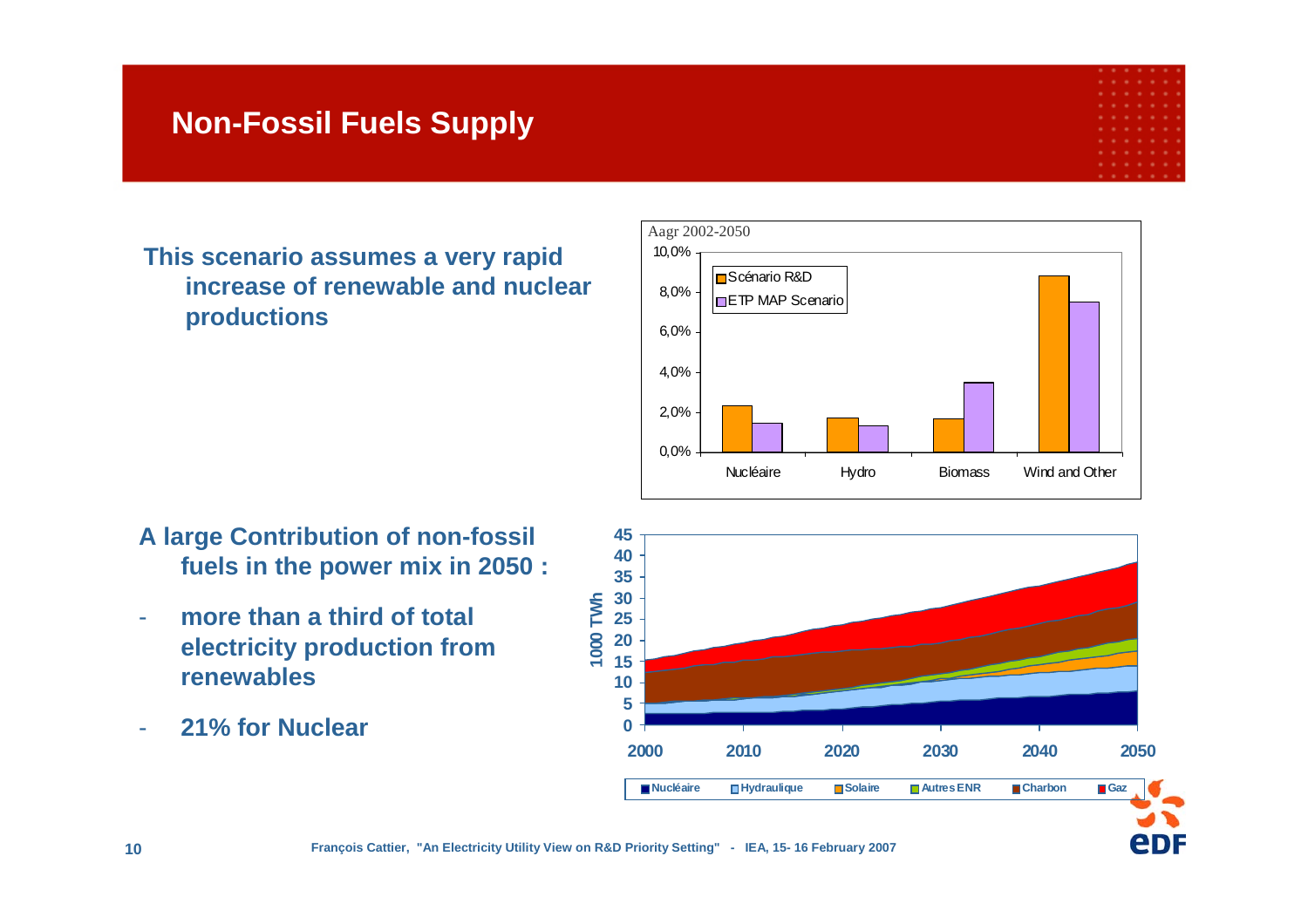### **Supply and Demand Imbalance**

### **Under this scenario assumptions**

- ¾ **Supply disruption could occur as early as 2040**
- ¾ **This would have dramatic consequences : economic, social and political crisis…**



¾ **Especially if we are not prepare to the required transition to a low-carbon world**

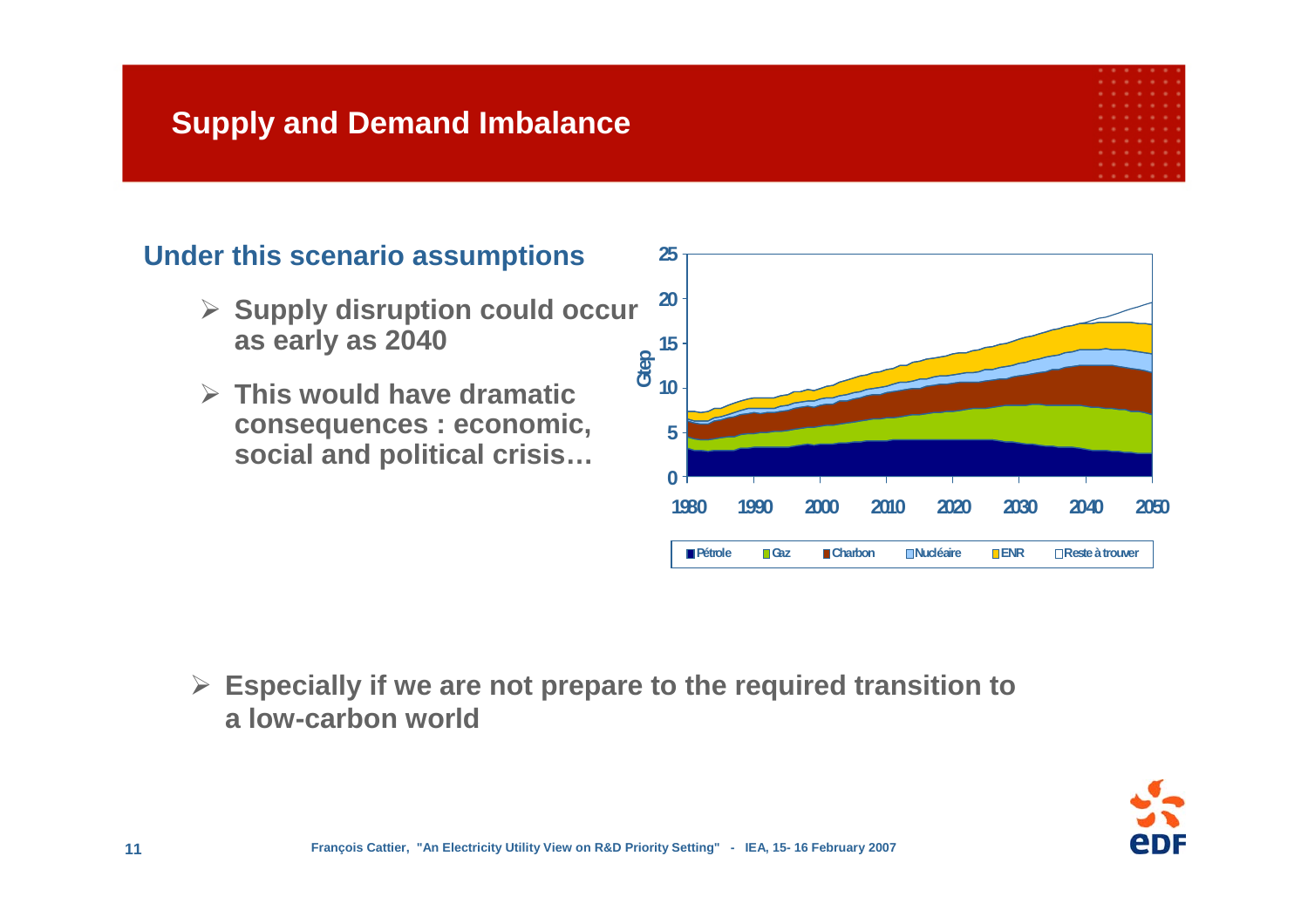### **Lessons from this scenario :**

- ¾ Under "reasonable" assumptions concerning energy resources, this scenario illustrates that it could be difficult to meet energy demand by 2050
- $\triangleright$  A supply disruption could occur as early as 2040
- ¾ More optimistic assumptions on fossil fuel resources would postpone this risk for a few years, but
- $\triangleright$  A transition to a low-carbon world would be needed : to fight climate change effects and to prepare the second half of the century

### **R&D policy implications from now on**

- ¾ **Limiting energy demand growth**
- ¾ **Increasing efforts on Renewables and Nuclear**

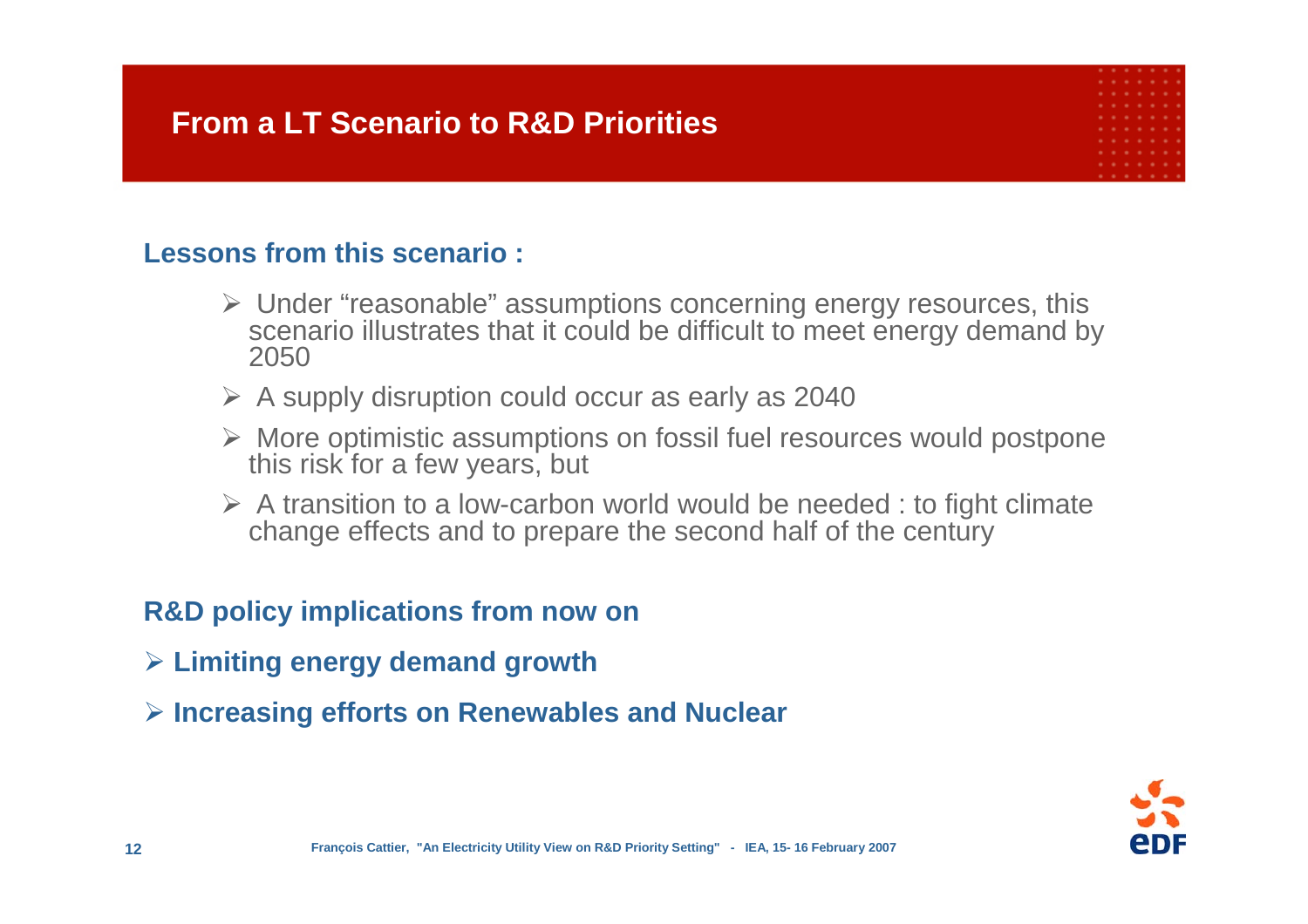

# From a LT Scenario to R&D Priorities

. . . . . . . . . . . . . . . . .<br>. . . . . . . . . . . . . . . .

. . . . . . . . . . . . .



. . . . . . . . . . .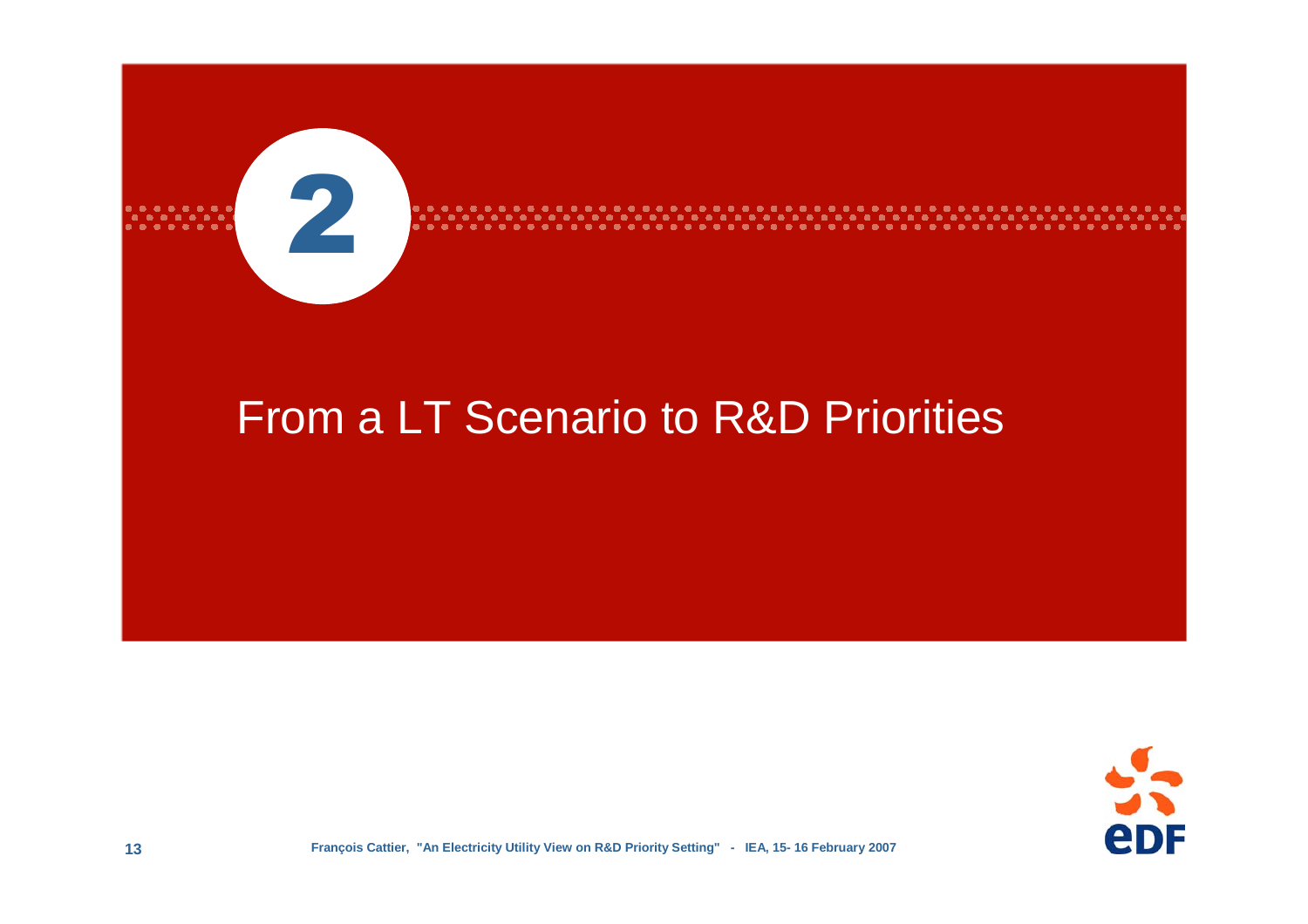### **EDF's Portfolio of Challenges**

### **Our Environment**

¾**Anticipating the new energy landscape**

- 
- ¾**Water : anticipating the climate constraints on a shared resource**
- ¾Improving the characterisation of the environmental impacts of our facilities

### **Our Optimisation :**

- $\blacktriangleright$ Generation optimisation into the market : methods and tools
- ¾**Finding new flexibilities between consumption, generation and storage**
- ¾Simulate and decide

### **Customers**

¾ **Home and building : developing technologies and services for energy efficiency**



- $\blacktriangleright$  **Improving efficiency and new electricity end uses in Industry**
- $\blacktriangleright$ **Preparing the Distribution Market**

### **Generation**

- $\blacktriangleright$  Enabling 60 year lifespan to our nuclear power plants
- $\geq$  Integrating new technologies to operate more efficiently
- ¾ **Innovating in renewable energies and storage**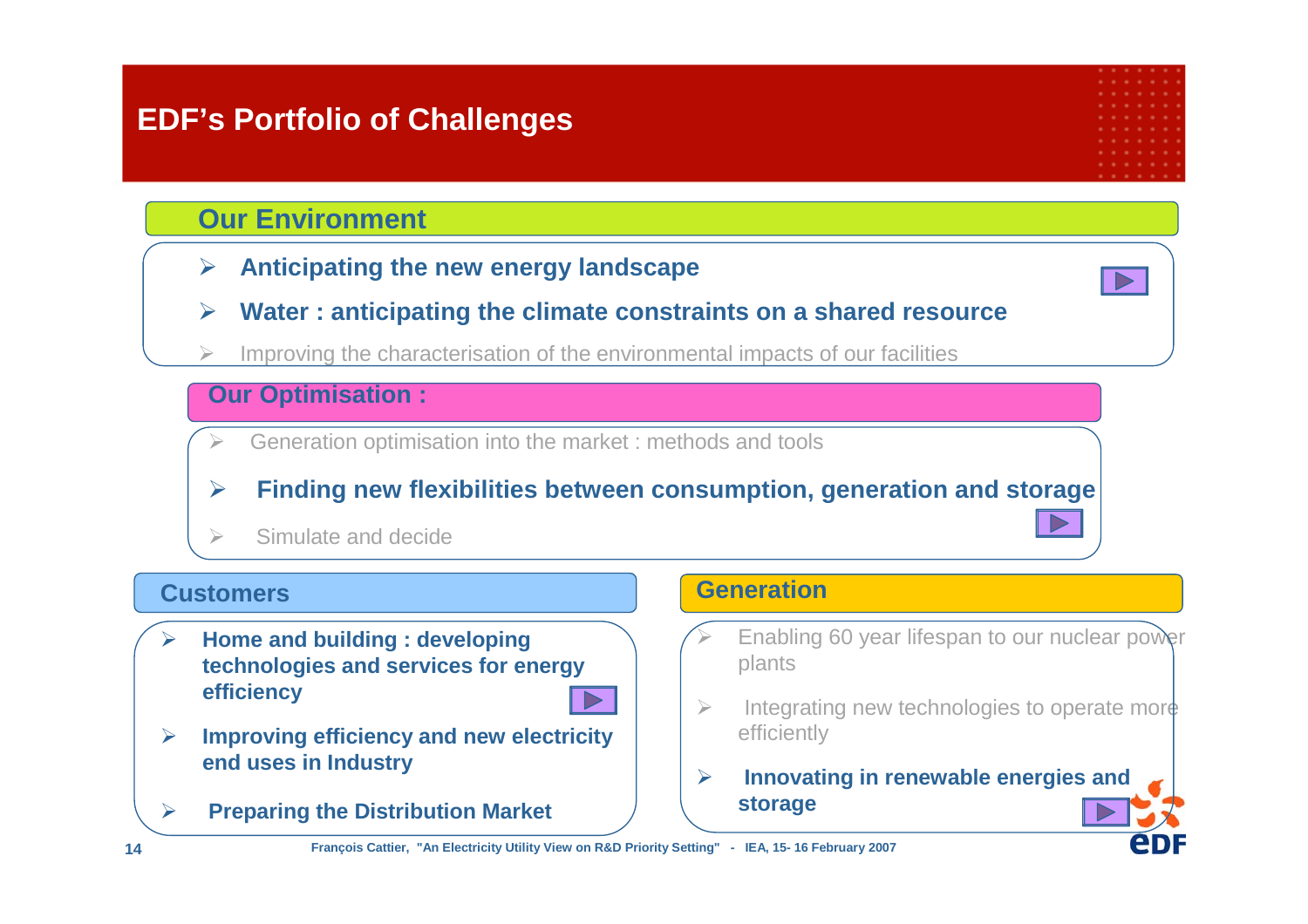### **Customers - Long Term Challenges**

### **Home and building : developing technologies and services for energy efficiency**

- $\triangleright$  **Energy efficiency : development of new technologies (thermal insulation, heat pumps, thermal solar, PV panels)**
- $\blacktriangleright$  **Managing customer demand and reduce peak consumption : remote services, storage in buildings,**

### **Improving efficiency and new electricity end uses in Industry**

- ¾**Developing electrical end uses and processes**
- ¾**Developing generic solutions for small and midium sized entreprises**
- ¾**Developing generic tools for remote energy diagnostics and consumption monitoring**



### **Preparing the Distribution Market**

- ¾**Integration of distributed energy sources and storage capacity**
- ¾**Potential development of plug-in hybrid electric vehicles**

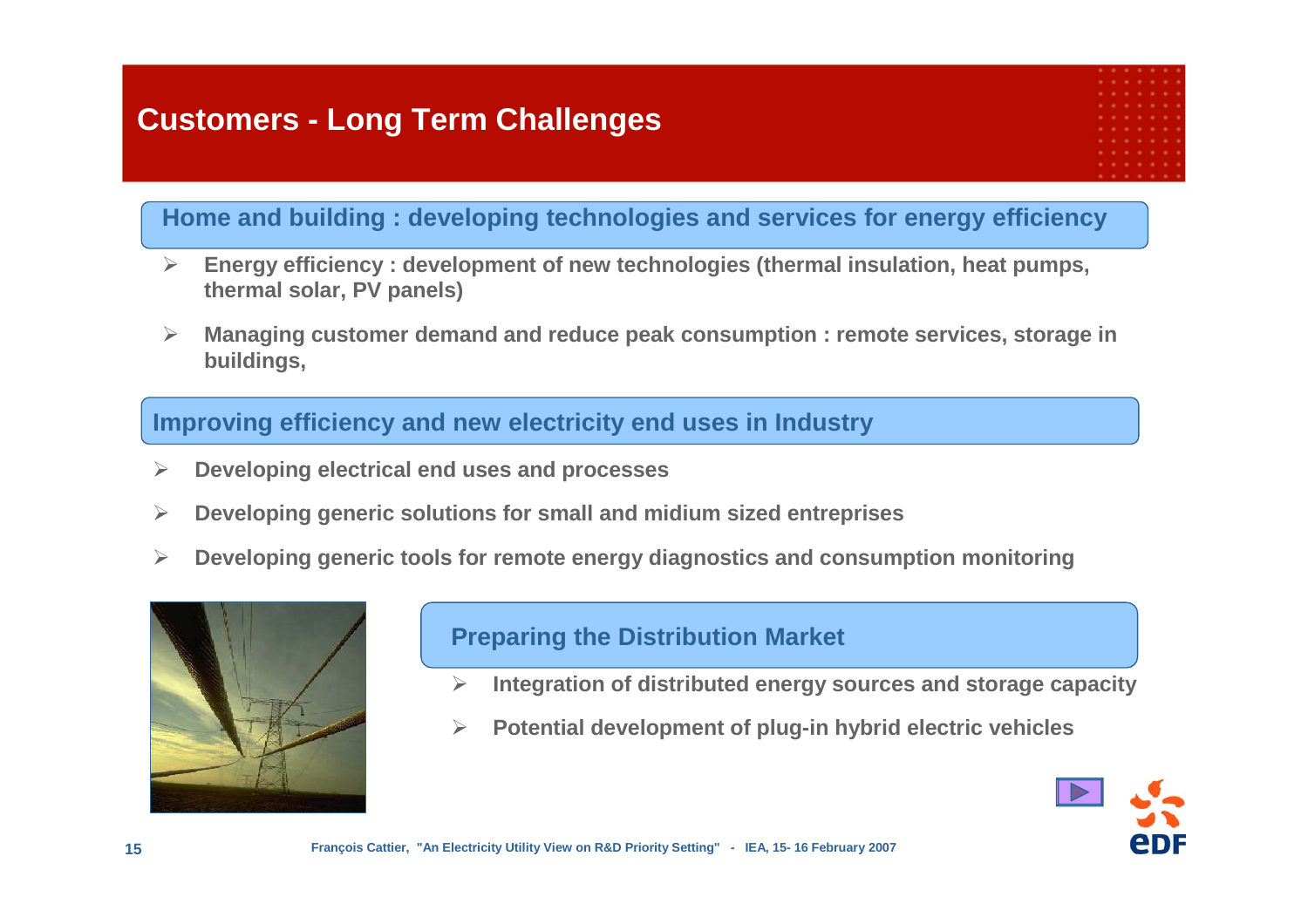### **Power Generation and Optimisation- Long Term Challenges**



### **Innovating in renewable energies and storage**

- ¾**Technology monitoring and experimenting**
- $\blacktriangleright$  **Renewables : PV, Thermal Solar, Ocean energy and hydro turbines**
- $\blacktriangleright$ **Storage : CAES, NaS batteries, inertial storage**

### **Creating new flexibility between consumption, generation and storage :**

- ¾**Insure a better coverage of intermittent energy sources**
- $\blacktriangleright$  **How to flatten the load curve by price incentives, ICT, local heat or electricity storage, combined use of gas and electricity**
- $\blacktriangleright$  **Evaluate the economic benefits of peak demand reduction through DSM and storage peak demand reduction**